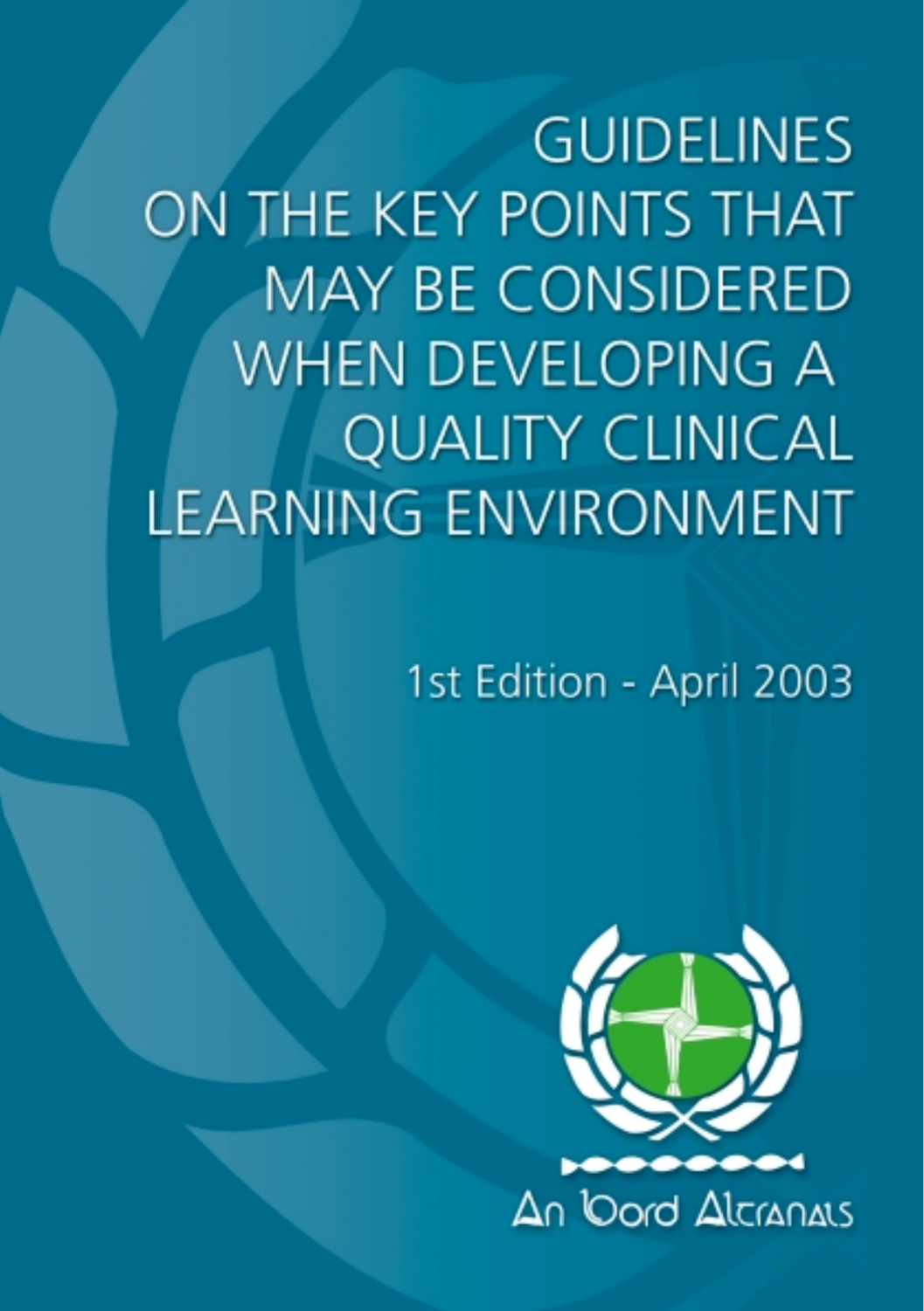First Edition: April 2003

Published by An Bord Altranais.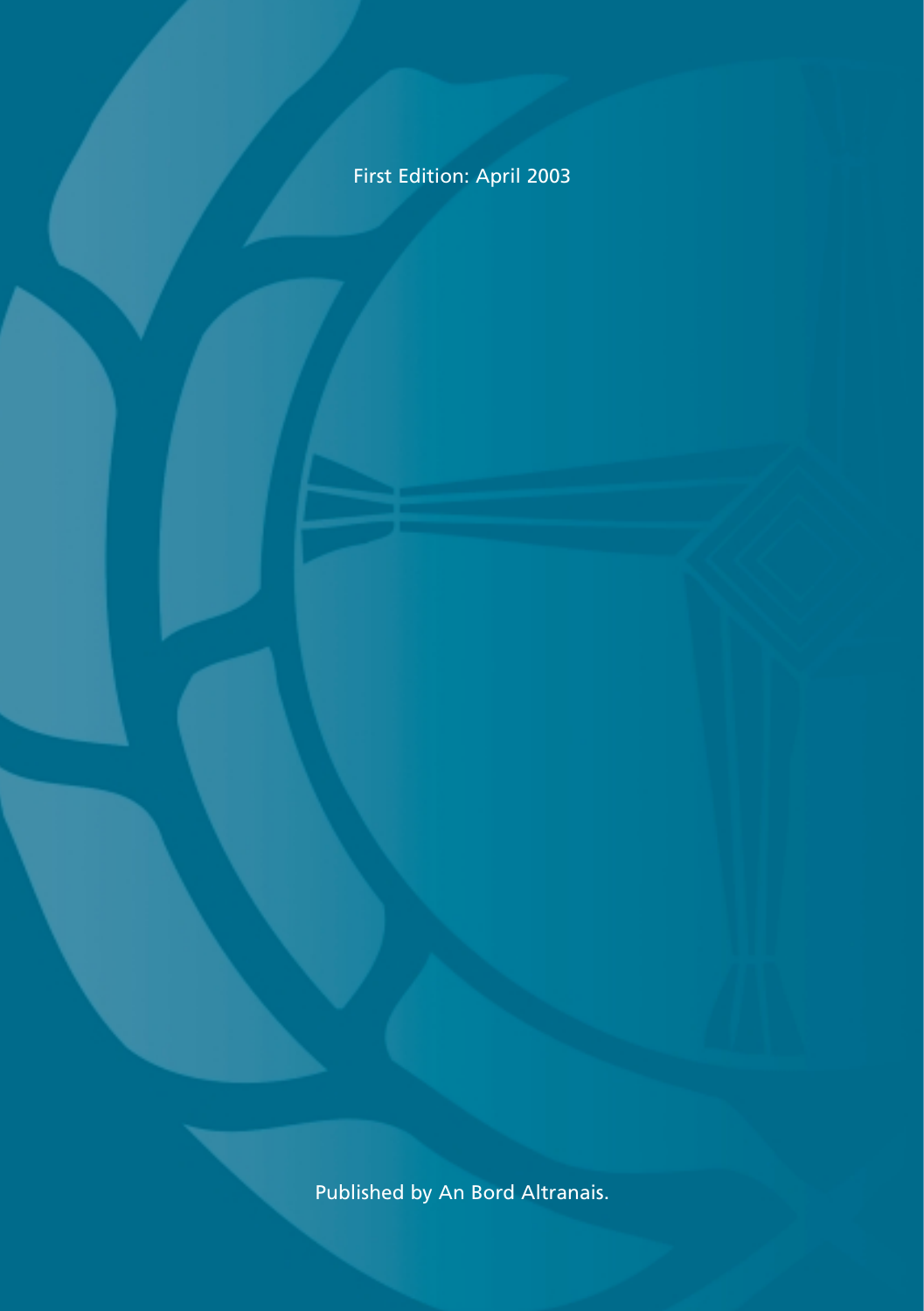# CONTENTS.

| $1_{\ldots}$   | Introduction                                            | 1 |
|----------------|---------------------------------------------------------|---|
| 2 <sup>1</sup> | The Code of Professional Conduct                        | 2 |
|                | 3. The Clinical Learning Environment                    | 3 |
| 4.             | Designing and Managing the Clinical Learning Experience | 4 |
| 5.             | Clinical Learning and Assessment                        | 7 |
|                | 6. Student Documentation and Records                    | 8 |
| 7.             | Conclusion                                              | 8 |
| 8.             | References                                              | 9 |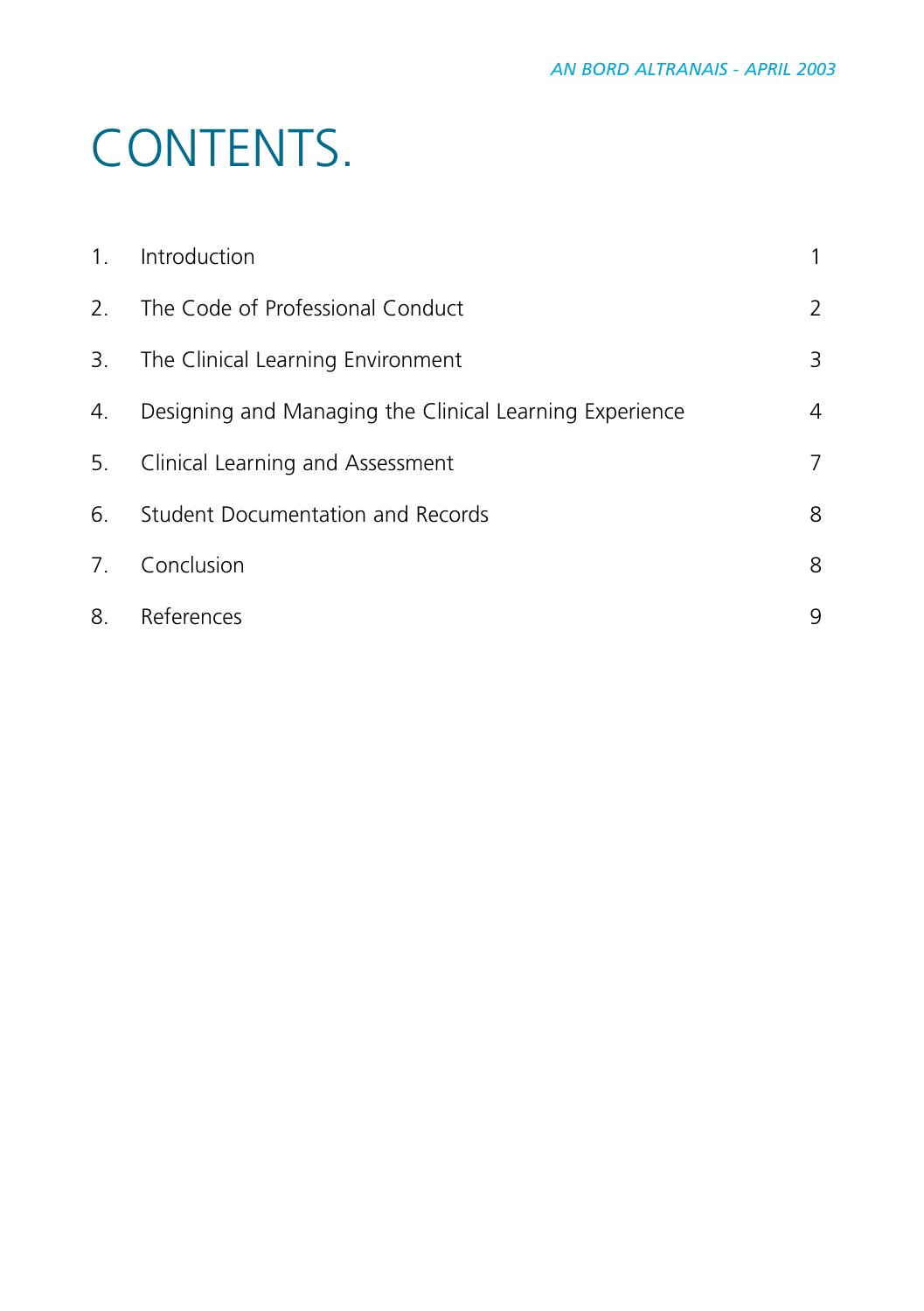*AN BORD ALTRANAIS - APRIL 2003*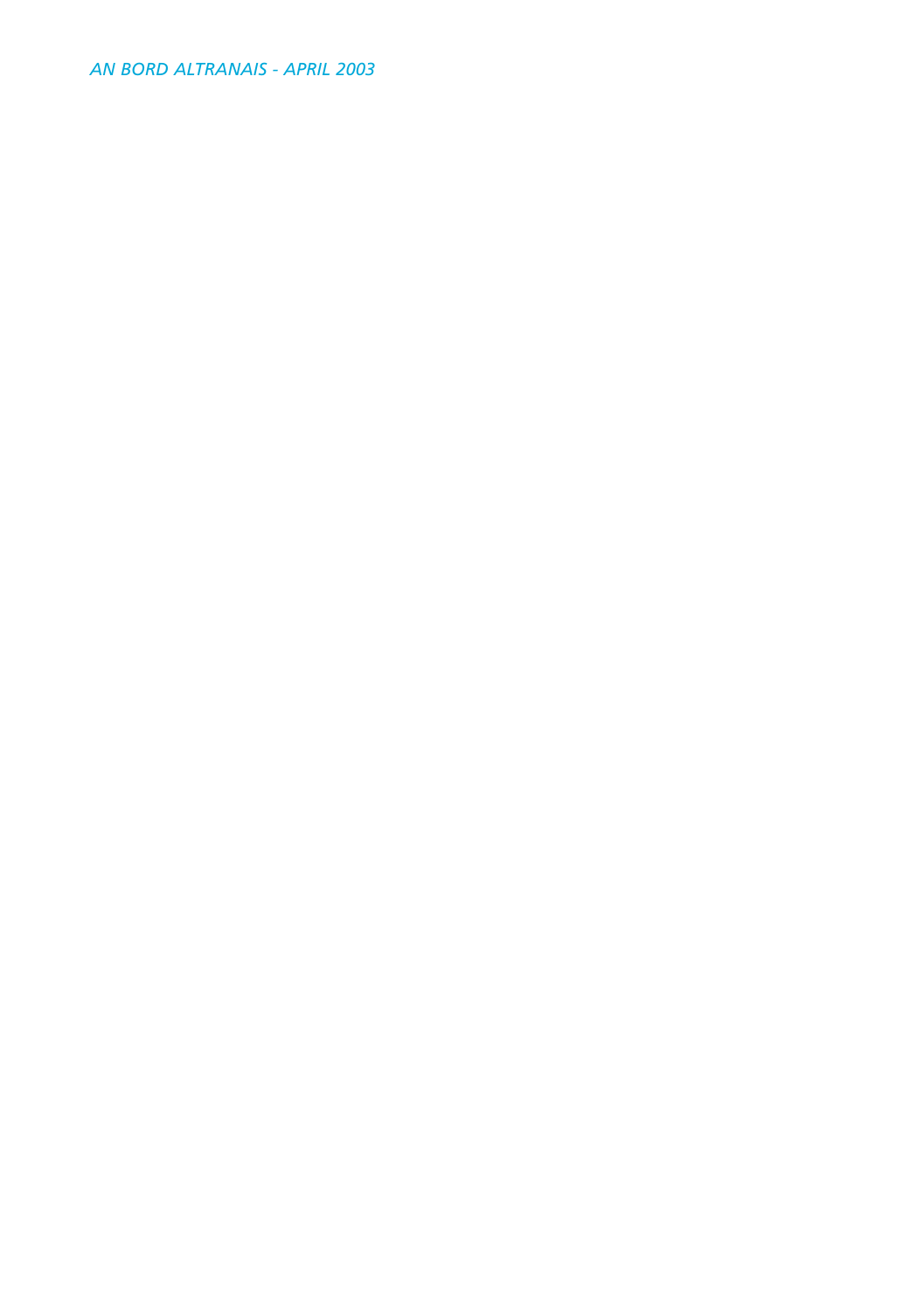# **1. Introduction.**

An Bord Altranais is the statutory body responsible for the regulation of the practice of nursing and midwifery in Ireland. The general concern of An Bord Altranais is the promotion of high standards of education, training and professional conduct among nurses and midwives. The purpose of this document is to provide nurses and midwives with professional guidance and support on matters relating to the creation and maintenance of a quality clinical learning environment and the assessment of nursing/midwifery students in clinical practice. This document has been developed subsequent to a recommendation of the Nursing Education Forum agreed by the National Implementation Committee.

#### **The aim of clinical practice learning is to enable students develop the domains of competence (An Bord Altranais 2000) and become safe, caring, competent decision-makers willing to accept personal and professional accountability for evidence-based nursing/midwifery care.**

This document has been developed with reference to research evidence on the pivotal role of the clinical nurse manager in the creation and maintenance of a clinical learning environment, students' perception of the factors that enhance and inhibit clinical learning, clinical audit and the support mechanisms to facilitate the maximisation of students' clinical practice placements. Cognisance has been taken of the *Requirements and Standards for Nurse Registration Education Programmes* and the *Requirements and Standards for the Midwife Registration Education Programme* (An Bord Altranais 2000). Section 3 of both documents details the standards for the approval of *Third Level Institutions, Health Care Institutions and Educational Programmes Leading to Registration. Standards 3.2.3.1 to 3.2.3.9* specifically address the clinical practice experience. "Clinical practice experience provides learning opportunities that enable the achievement of competence in clinical nursing skills and stated learning outcomes" (An Bord Altranais 2000 p. 22, 48).

The broad standard for the clinical practice placement is that the placement must provide *experience* and *supervision* commensurate with enabling students to meet the learning outcomes of the programme. Experience, supervision and support are fundamental to learning in practice. Students learn primarily through the care experience that they encounter and the extent of support provided to them. The clinical learning environment can significantly impact upon student learning and it is possible to facilitate quality clinical learning and discourage factors that restrict learning.

**Each registered nurse/midwife has a duty to provide students with clinical support to help them question, analyse, reflect upon their practice and develop autonomy in decision-making to enable them become safe, caring competent nurses/midwives.**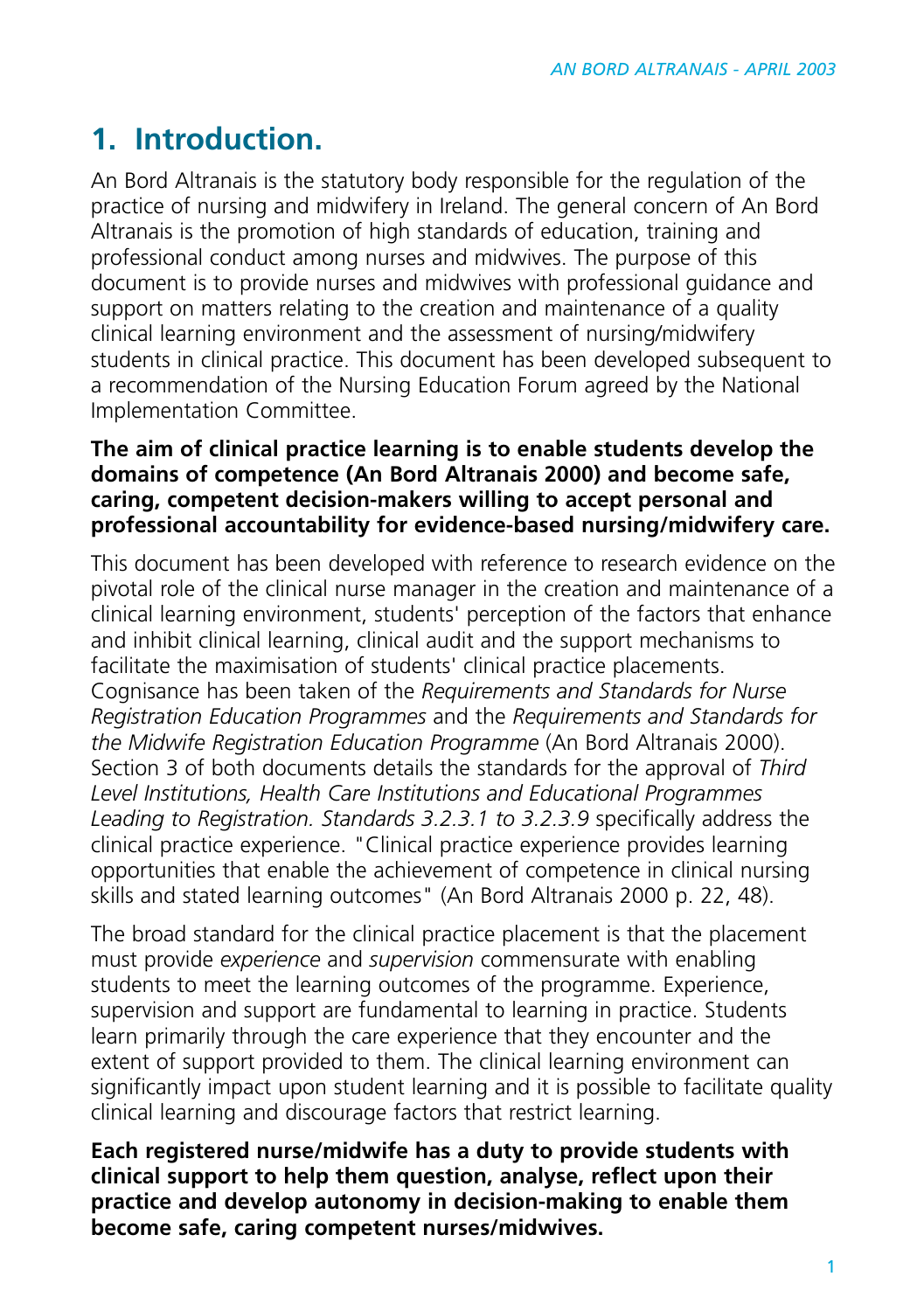### **2. The Code of Professional Conduct**

*The Code of Professional Conduct for each Nurse and Midwife*, April 2000, published by An Bord Altranais states, inter alia, that:

*"Each nurse has a continuing responsibility to junior colleagues. He/she is obliged to transmit acquired professional knowledge, skills and attitudes both by word and example. The nurse must not delegate to junior colleagues tasks and responsibilities beyond their skill and experience.*

*The nurse is responsible for the overall care provided by students. The nurse's responsibility in transmitting knowledge, skills and attitudes and in maintaining standards of care extends to student nurses wherever their learning activity occurs".*

#### **Clinical practice experience, whether in the hospital or in the community care setting, forms the central focus of the profession and is an integral component of the educational programme.**

Clinical practice experience provides students with:

- the opportunity and privilege of direct access to patients/clients
- the opportunity to experience the world of nursing and midwifery and to reflect on and to speak to others about what is experienced
- the reference system for the student to critically evaluate practice, to predict future actions and through reflection, reveal the thinking that underpins nursing actions
- the motivation essential to acquire the skills critical to the delivery of quality patient/client care
- the environment to enable them understand the integrated nature of practice and to identify their learning needs
- opportunities to take responsibility, work independently and receive feedback on their practice (Löfmark et al 2001).

#### **Central to the practice of adult learning is the necessity to provide an environment of mutual respect, partnership, support and trust.**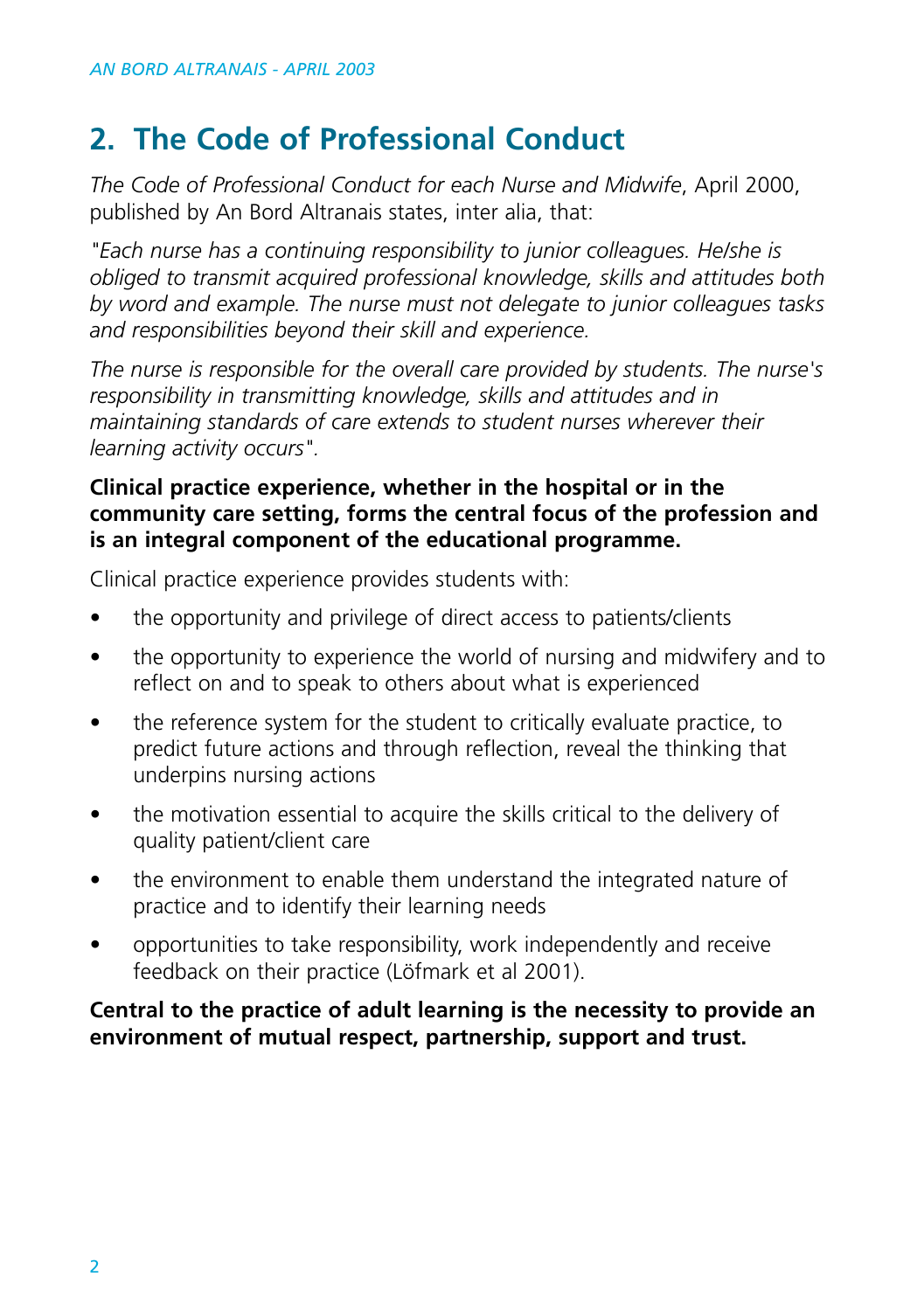# **3. The Clinical Learning Environment**

A quality clinical learning environment is influenced by:

- dynamic, democratic structures and processes
- a ward/unit area where staff are valued, highly motivated and deliver quality patient/client care
- supportive relationships, good staff morale and a team spirit
- good communication and interpersonal relations between registered nurse/midwife and student
- acceptance of the student as a learner who can contribute to the delivery of quality patient care.

Research (Orton 1981, Ogier 1982, Craddock 1993, Fretwell 1983, Hart & Rotem 1995, Wilson Barnett et al 1995, Dunn & Hansford 1997, Nolan 1998, Spouse 1998a, 1998b, Shung-kit CHAN 1999) on students' perception of the clinical learning environment has provided insight into factors which facilitate and inhibit learning during clinical practice placement.

| <b>Facilitating Factors</b>                                             | <b>Inhibiting Factors</b>                                                                                      |
|-------------------------------------------------------------------------|----------------------------------------------------------------------------------------------------------------|
| An empowering clinical<br>nurse/midwife manager                         | Hierarchical structure<br>Rigid ward routine                                                                   |
| Positive ward climate                                                   | Lack of team spirit and commitment to<br>teaching student nurses/midwives                                      |
| Devolved decision-making, team work<br>orientated to continuity of care | Task allocation                                                                                                |
| Supportive, positive relationships                                      | Low staff morale                                                                                               |
| Atmosphere of trust                                                     | Student feeling that supervisors do not<br>rely on him/her                                                     |
| Student involved and participating as<br>an active member of the team   | Student not being accepted as an active<br>participant in patient/client care                                  |
| Student and registered nurse/midwife<br>working together                | Inadequate supervision of student, little<br>opportunity to observe or work with<br>registered nurses/midwives |

**Figure 1: Factors that can facilitate and inhibit learning in practice.**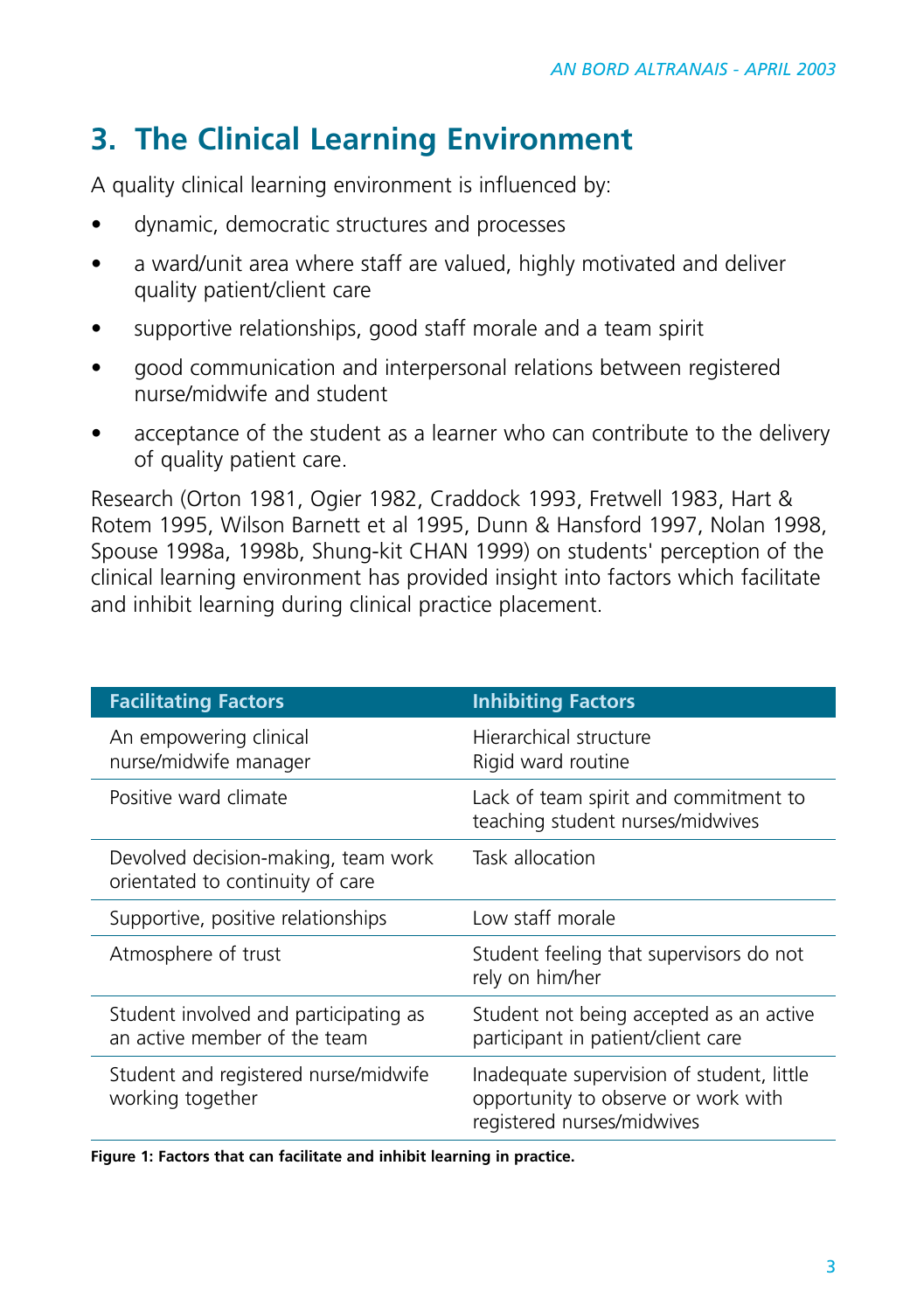# **4. Designing and Managing the Clinical Learning Experience**

Each clinical nurse/midwife manager has a professional responsibility to ensure that the facilitating factors for providing a quality clinical learning environment are supported, to enable the student learn the practice of nursing/midwifery. The student must have an opportunity to experience direct patient/client involvement with the guidance of a registered nurse/midwife. Participation in care is a major factor in the maximisation of learning opportunities. Active participation in patient/client care allows the student to develop the ability to critically analyse and to solve clinical problems. This will require the allocation of the student and the preceptor/named registered midwife to a patient/client caseload. Such a strategy is fundamental to avoid the risk of nursing/midwifery care being viewed as a set of technical tasks. Opportunities in the clinical practice area that may permit the supervised/supported student appreciate the multidimensional aspects to the provision of care include some

of the following examples:

- supervised access to patients'/clients' records
- supervised ward reports
- supervised clinical rounds
- clinical tutorials
- clinical case conferences
- shadowing
- assessing patients/clients under supervision and with support
- engaging in practice with supervision at a distance, when the supervisor is satisfied that patient/client safety is not compromised
- project work.

#### **Student Support and Supervision**

Each student should be assigned a named preceptor during clinical practice placement (Nursing Education Forum 2000). A preceptor is "a registered nurse who has been…prepared to guide and direct student learning…''(An Bord Altranais 1994 p.26). The preceptor develops a relationship and works with the student throughout the placement. Successful preceptorship has a significant influence on student development (Spouse 2001).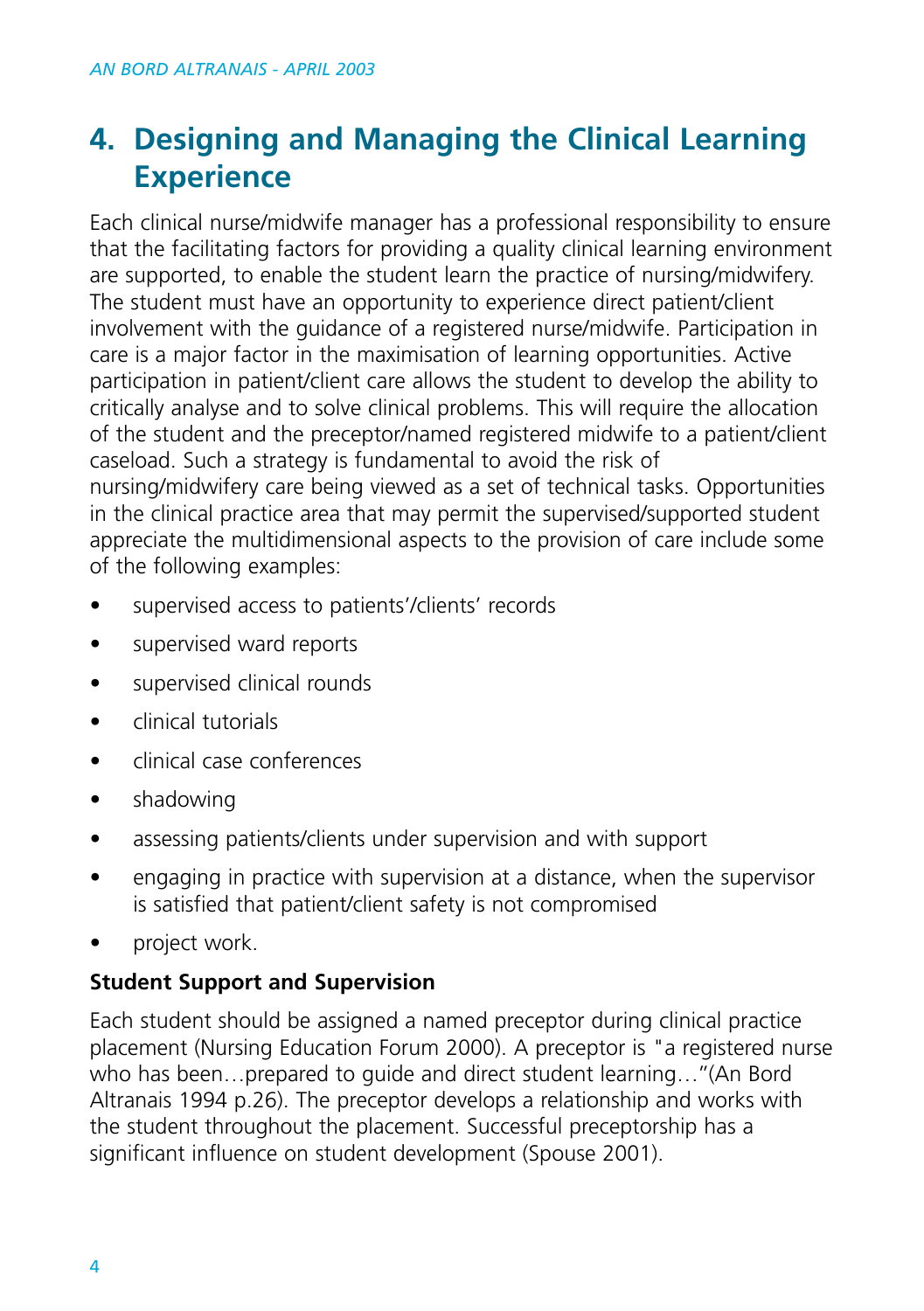#### **The Role of the Preceptor**

Supervision, teaching, assessment and the giving of continuous ongoing feedback are incorporated within the preceptor role.

The preceptor orientates and socialises the student to the clinical practice environment. She/he identifies the student's learning needs, plans the learning experiences with the student, demonstrates best practice and shares clinical expertise. The preceptor acts as an effective role model and plans continuity of support for student learning. Confidentiality regarding a student's progress must be maintained.

#### **Preceptor selection may be guided by the following criteria**

- Clinical nurse/midwife managers are responsible for preceptor selection having assessed the registered nurses/midwives availability to adopt the preceptor role.
- Roster schedules may necessitate the need to appoint a primary and an associate preceptor, who will communicate and ensure continuity in student supervision and support.
- Preceptors will have attended the teaching, assessment and preceptorship course and have completed the *E-Learning programme* © An Bord Altranais 2002.
- The clinical placement co-ordinator and the link lecturer/midwife tutor should provide appropriate guidance and support.

The creation and maintenance of a quality clinical learning environment demands that all registered nurses and midwives maintain and enhance the development of the following fundamental factors:

- The philosophy of nursing/midwifery held within the clinical area should be explicit and the model(s) of nursing/midwifery care utilising a systematic approach should frame the assessment/nursing diagnosis, planning, implementation and evaluation of care.
- Policies, protocols and guidelines, evidence based care and research based standards of care should be evident.
- It should be evident that the clinical practice area complies with all health board/hospital and health and safety policies.
- Appropriate structures in relation to staff development, in-service and continuing professional education should exist.
- Learning opportunities, outcomes or objectives that are appropriate for the clinical practice area are available and revised as necessary.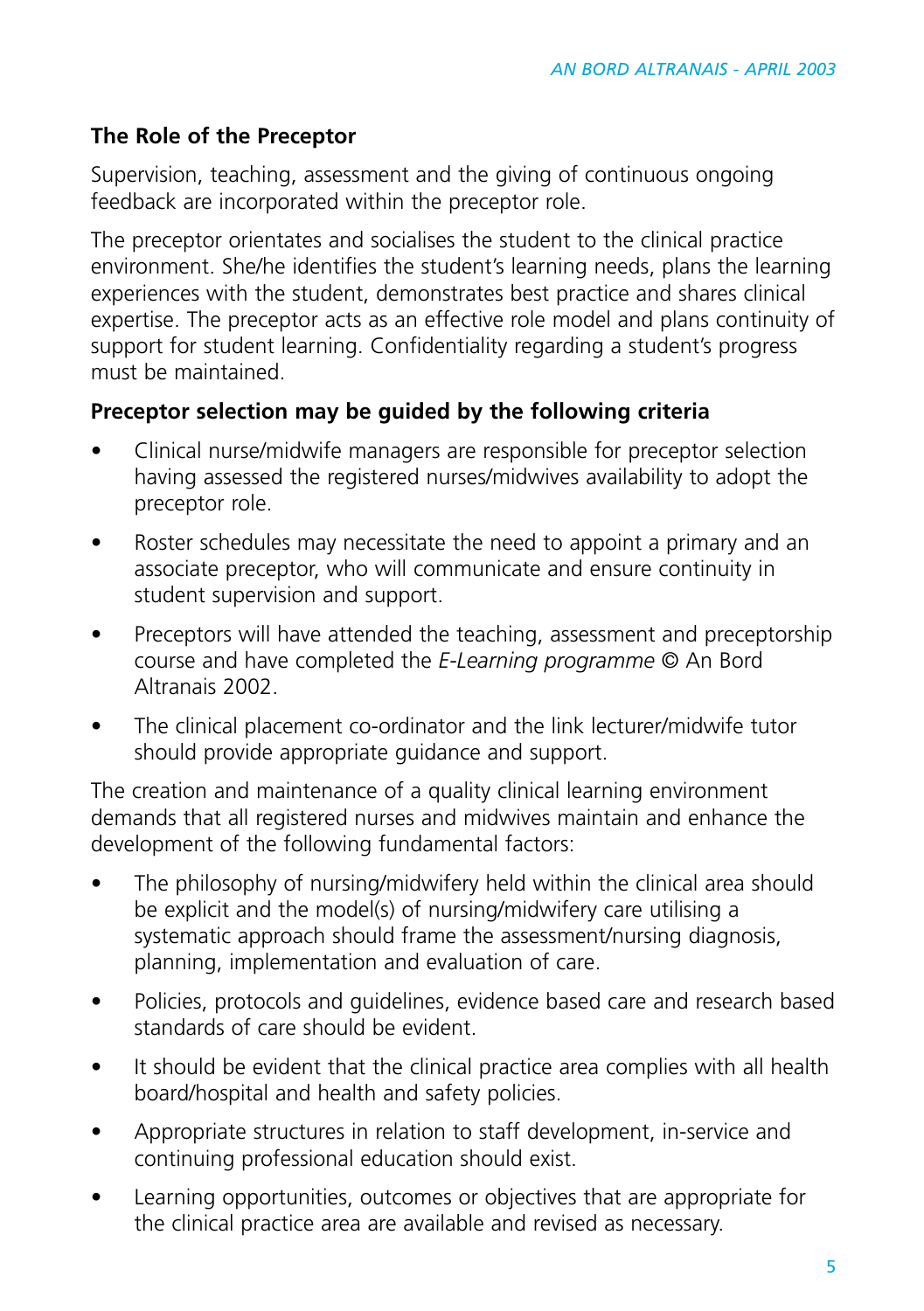- A written, structured and facilitated student orientation to the clinical practice placement must be in place.
- Hard copy/IT database learning support should be available in all clinical practice areas.
- Students should learn through, and from practice, with the supervision of registered nurses/midwives.
- An explicit philosophy of learning, congruent with the philosophy of care, is required in the clinical learning environment (partnership approach). The philosophy should support the acquisition of caring, analytical, critical thinking, problem solving, decision making and reflective skills in relation to the art and science of nursing.
- Structured learning opportunities should be available in all clinical practice areas.
- To support the achievement of learning outcomes, at all times, there must be sufficient registered nurses/midwives to facilitate the supervision of students during practice placement.
- Apart from that time when students are engaged in rostered service they are always to be regarded as supernumerary to the ward/unit/area staffing.
- Supernumerary status features are operationalised in relation to the student when not engaged in rostered service (Appendix 1 An Bord Altranais 2000).
- Preceptorship is utilised in support of student learning.
- Reflective practice is facilitated both in and on practice.
- The clinical placement co-ordinator and the link lecturer/midwife tutor are central to the supported experience of students.
- Student evaluation and participation in audit of the clinical practice placement should be in progress.

**Assessment is central to any programme of education in order to ensure that those who become registered nurses/midwives are safe and competent practitioners.**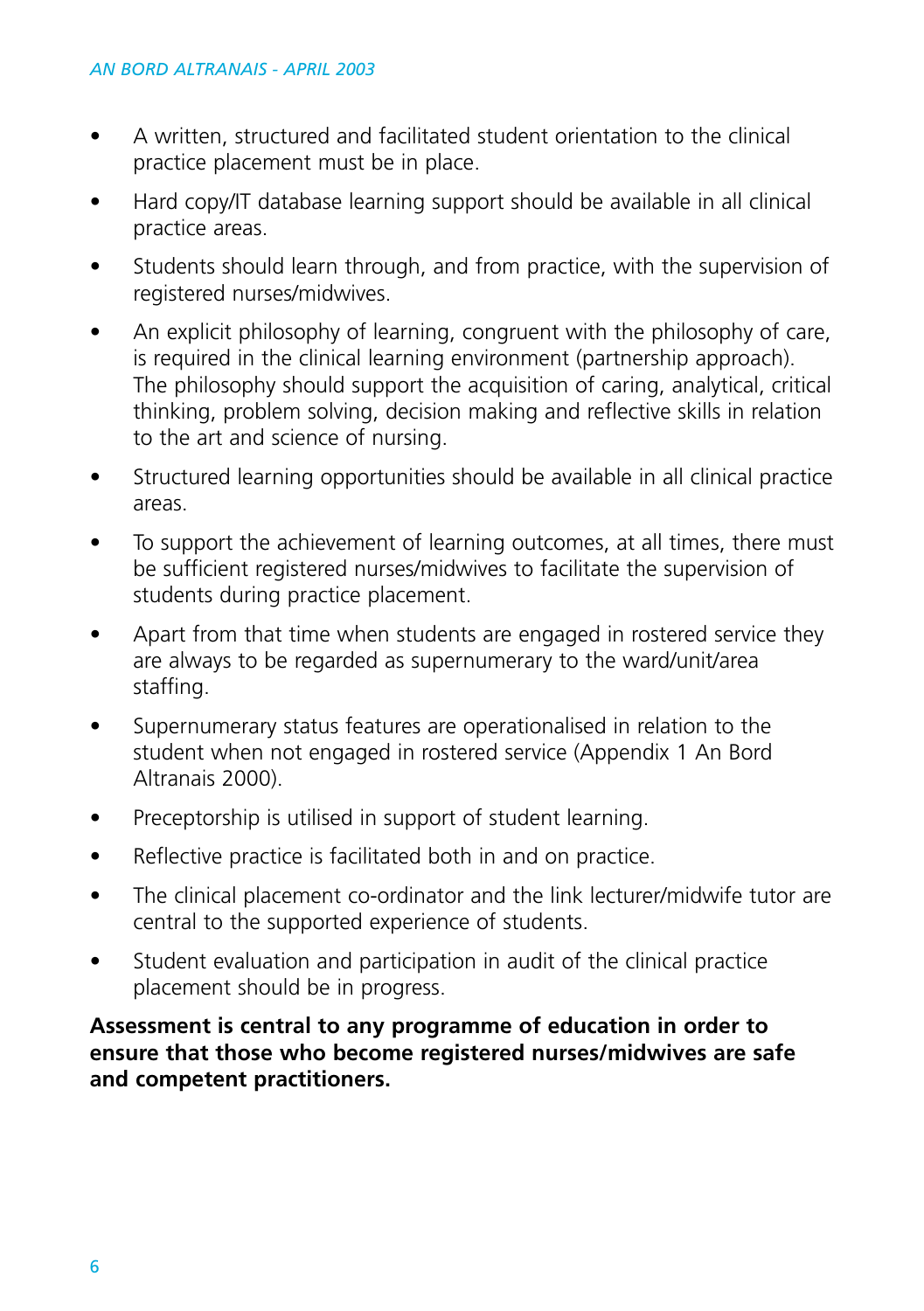### **5. Clinical Learning and Assessment**

The learning and assessment process relies on the opportunity afforded to build on previous learning experiences but to do so with sufficient flexibility to meet the students' learning needs. Students need to develop the ability to self-assess as well as to be assessed. Learning must be active and interactive in order to question and to be questioned to increase insight and understanding. Learning must be transferable, students need help to see the relevance of their experience and connect it to relevant theories applicable to practice.

#### **Assessment in Clinical Practice**

An Bord Altranais (2000) requires assurance and evidence that the student is competent to practice and demonstrates the skills of a safe, caring and competent decision-making practitioner, willing to accept personal and professional accountability for evidence-based nursing/midwifery practice. Assessment has a gatekeeper function in that those qualified practitioners who have the authority to assess a student's competence to practice regulate entry to the Register of Nurses. Assessment helps maintain standards, it can predict future behaviour and potential, monitor student progress and it can also encourage students to develop the skills of self-assessment. By identifying students' strengths and areas for improvement, assessment can be a motivating factor (Rowntree 1977).

The key concepts associated with clinical assessment are:

- Assessment must judge the student's abilities in clinical practice
- It must include an opportunity for self-assessment
- It must make explicit expected outcomes and criteria
- Feedback must be included.

#### **What is Being Assessed?**

Assessment must include the observable behaviours, interactions, performances and procedures demonstrated by students. It must also include the covert or implicit decision-making processes involved in making judgements whether they are clinical or ethical as well as the underlying attitudes/values, cultural influences and the use of evidence. Competency based assessment is not a checklist of behaviours, it is a student-centred assessment strategy designed to elicit performance, potential and evidence of attitudes/values and knowledge. The integration of knowledge, attitudes/values and skills in practice underpin competency assessment; this implies that assessment involves **questioning** and **feedback.**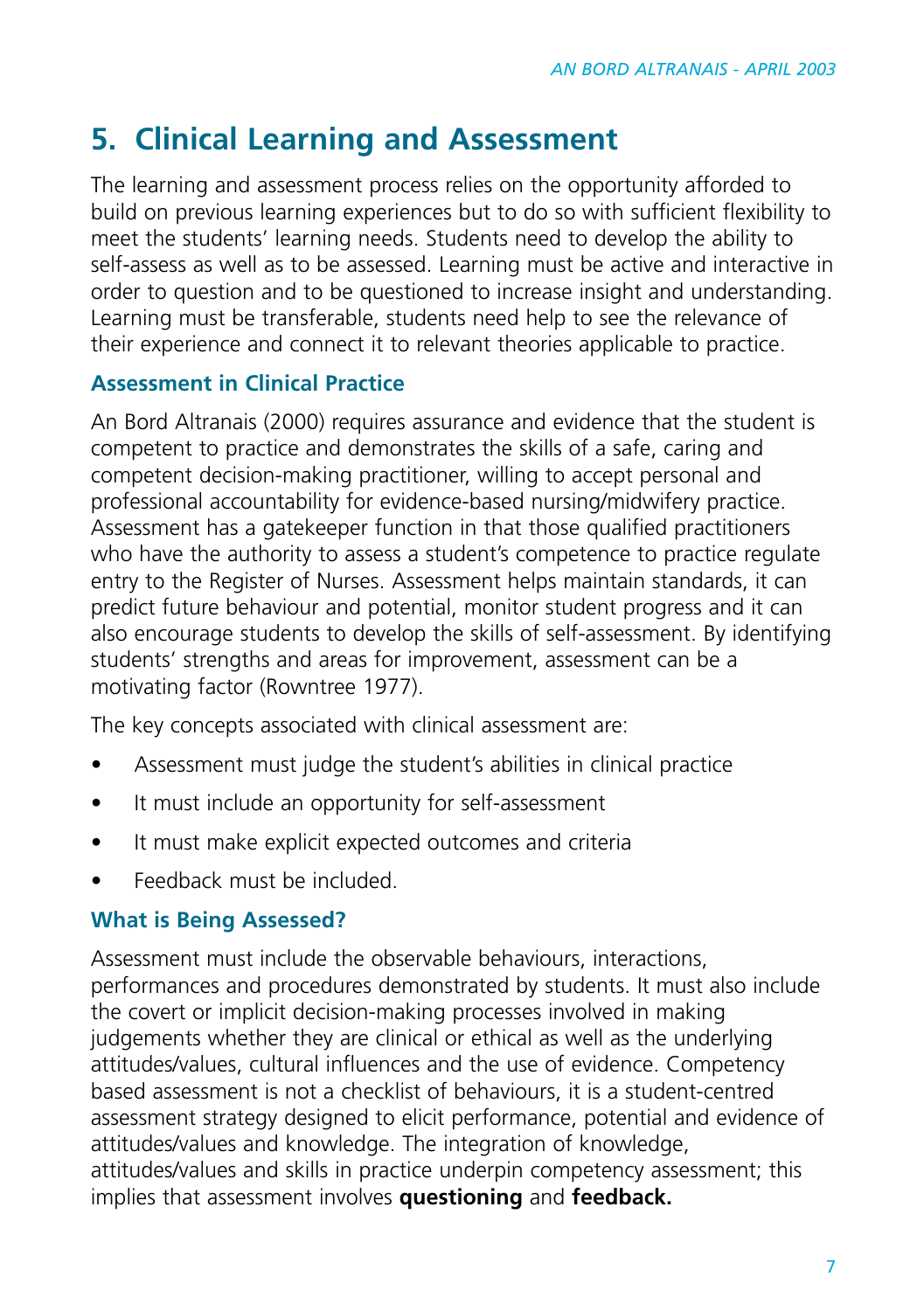Good feedback is:

- Specific it is focused on behaviours not personalities or subjective data and includes suggestions for development
- Immediate given at the earliest opportunity
- Balanced does not overload, offers guided choices and includes positive feedback as well as areas for improvement.

# **6. Student Documentation and Records**

The gathering of evidence in relation to clinical experiences is a critical factor in the learning process. As a method of learning, the portfolio may include diary work, journals, records of learning incidents supported by rationale and with reference to theory and research which students may be encouraged to keep in a form best suited to themselves. As a record of student development, the portfolio has the potential to bring learning and assessment together. A portfolio can provide both direct and indirect evidence of student practice; direct evidence refers to the student's nursing/midwifery activities in practice and should include a record of the knowledge and rationale for actions; indirect evidence refers to portfolio entries written after the experience. It is recommended that the portfolio is student centred, that it records critical learning instances, that it is guided by ethical considerations and the obligations of the Freedom of Information Act (1997). The portfolio design, formal learning and assessment process will be guided by the third level institutions' guidelines and should include a statement of purpose.

# **7. Conclusion**

The concern of An Bord Altranais is the promotion of high standards of professional education, training and practice and professional conduct among nurses and midwives thus ensuring the protection of the public. An Bord Altranais, in keeping with its policy to develop, extend and strengthen the principle of partnership with all parties to the educational experience has identified some of the factors which contribute to the creation and maintenance of a quality clinical learning environment and to the assessment of students.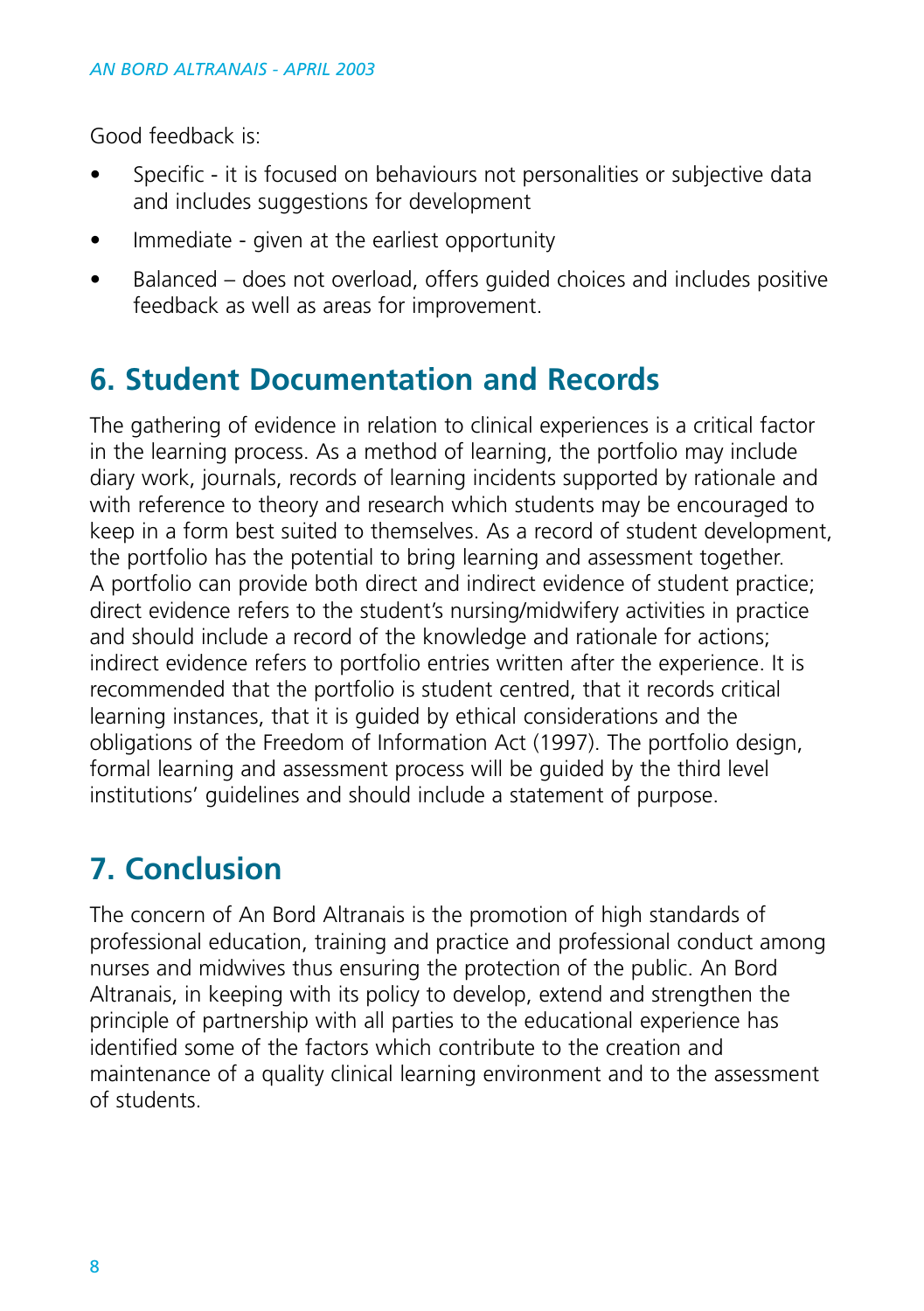# **REFERENCES**

Andrews, M. Wallis, M (1999) Mentorship in nursing: a literature review. *Journal of Advanced Nursing* 29 (1) 201-207.

An Bord Altranais. (2000) *The Code of Professional Conduct for each Nurse and Midwife.* Dublin: An Bord Altranais.

An Bord Altranais. (2000) *Requirements and Standards for Nurse Registration Education Programmes.* Dublin: An Bord Altranais.

An Bord Altranais. (2000) *Requirements and Standards for the Midwife Registration Education Programme.* Dublin: An Bord Altranais.

An Bord Altranais. (1994) *The Future of Nurse Education and Training in Ireland.* Dublin: An Bord Altranais.

Craddock, E. (1993) Developing the facilitator role in the clinical area. *Nurse Education Today.* 13 (3) 217-224.

Davies, E. (1993) Clinical role modelling: uncovering hidden knowledge. *Journal of Advanced Nursing* 18 (4) 627-636.

Dunn, S. and Hansford, B. (1997) Undergraduate nursing students' perceptions of their clinical learning environment. *Journal of Advanced Nursing* 25 (6) 1299-1306.

Fretwell, J. E. (1983) *Ward Teaching and Learning*. London: Royal College of Nursing.

Government of Ireland (2000) *Nursing Education Forum: A Strategy for a Pre-Registration Nursing Education Degree Programme.* Dublin: The Stationery Office.

Government of Ireland, *Freedom of Information Act,* 1997. Dublin: The Stationery Office.

Gray, M.A., Smith, L.M. (2000) The qualities of an effective mentor from the student nurse's perspective: findings of a longitudinal qualitative study. *Journal of Advanced Nursing* 32(6) 1542-1549.

Hart, G. and Rotem, A. (1995) The clinical learning environment: nurses' perceptions of professional development in clinical settings. *Nurse Education Today* 15: 3-10.

Löfmark, A. Carlsson, M. Wikblad, K. (2001) Student nurses' perception of independence of supervision during clinical nursing practice. *Journal of Clinical Nursing* 10: 86-93.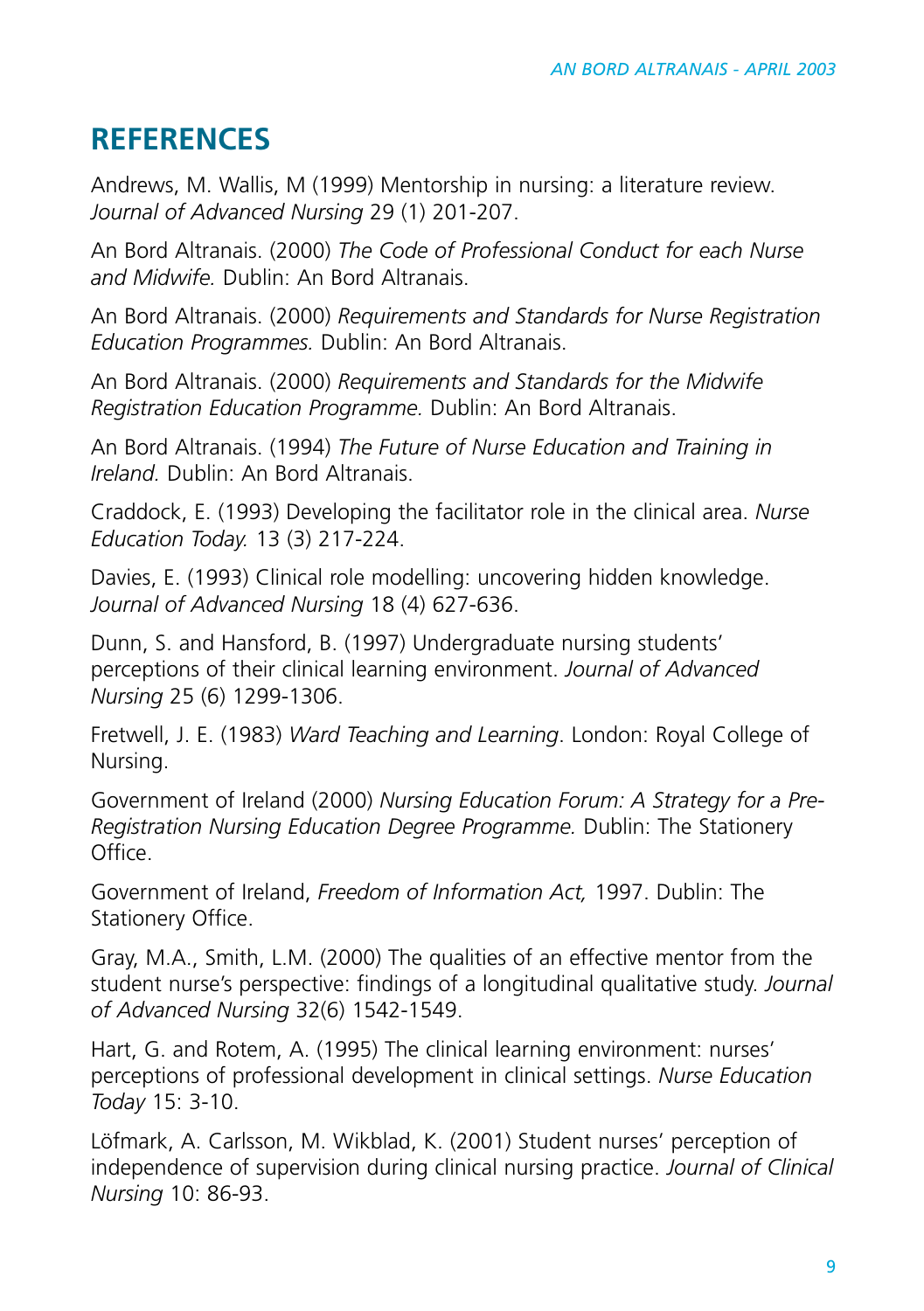#### *AN BORD ALTRANAIS - APRIL 2003*

Nolan, C. (1998) Learning on clinical placement: The experience of six Australian student nurses. *Nurse Education Today* 18: 622-629.

Ogier, M.E. (1982) *An Ideal Sister?* London: Royal College of Nursing.

Orton, H. D. (1981) *Ward Learning Climate*. London: Royal College of Nursing.

Rowntree, D. (1977) *Assessing Students – How Shall We Know Them?* London: Harper & Rowe.

Sloan, J. P. (2000) *Assessment of Practice.* National Board for Nursing, Midwifery and Health Visiting for Northern Ireland: Belfast.

Shung-kit CHAN, D. (1999) *Assessing Nursing Students' Perceptions of Hospital Learning Environment.* PhD dissertation, Curtin University of Technology. Retrieved from the World Wide Web September 23rd, 2002: http://jennifer.lis.curtin.edu.au/theses/available/adt-WCU20020429.092929/

Spouse, J. (1998a) Scaffolding student learning in clinical practice. *Nurse Education Today* 18: 259-266.

Spouse, J. (1998b) Learning to nurse through legitimate peripheral participation. *Nurse Education Today*. 18: 345-351.

Spouse, J. (2001) Bridging theory and practice in the supervisory relationship: a sociocultural perspective. *Journal of Advanced Nursing* 33 (4) 512-522.

Wilson-Barnett, J., Butterworth White, E., Twinn, S., Davies, S., Riley, L. (1995) Clinical support and the Project 2000 nursing students: factors influencing this process. *Journal of Advanced Nursing* 21: 1152-1158.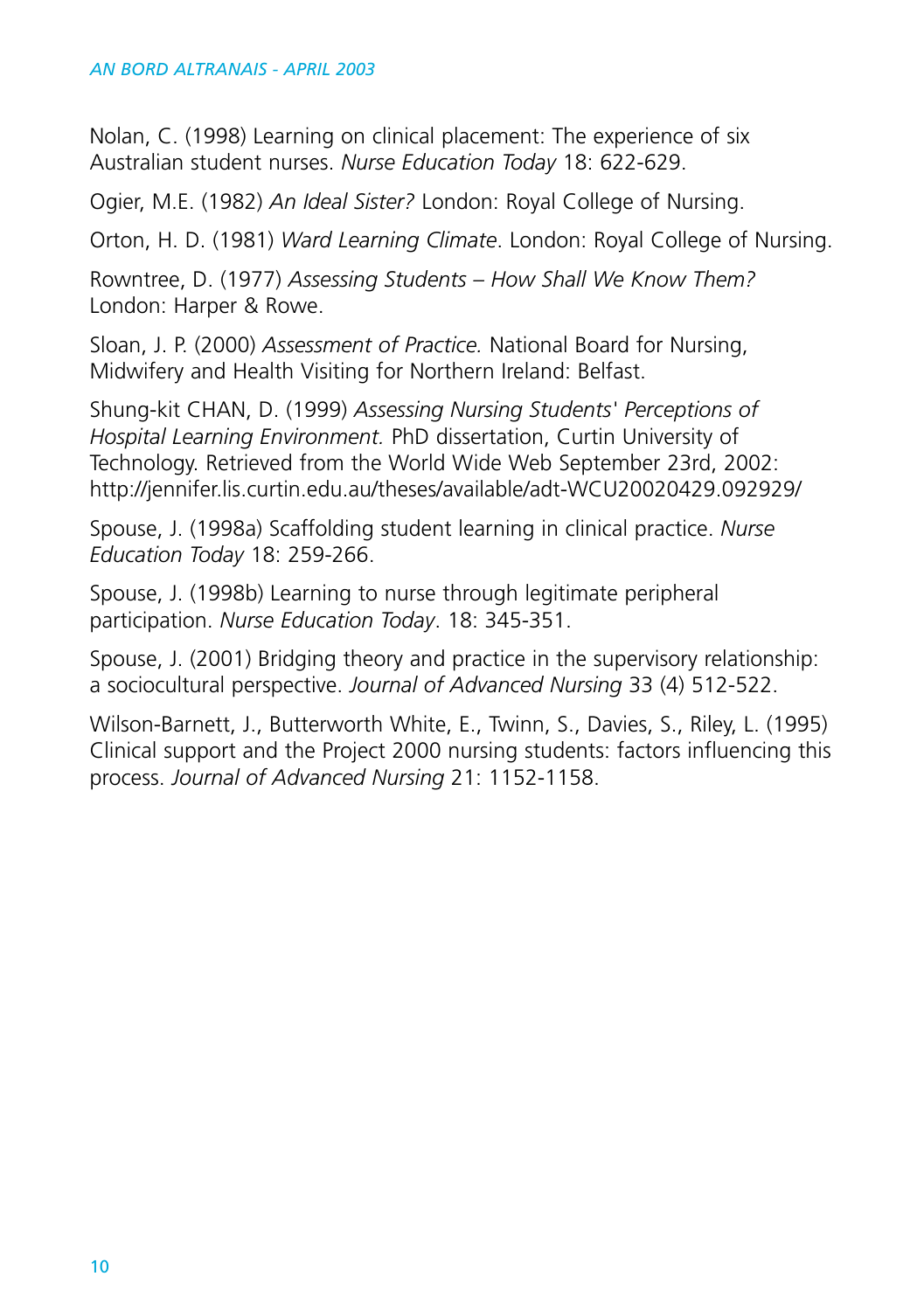